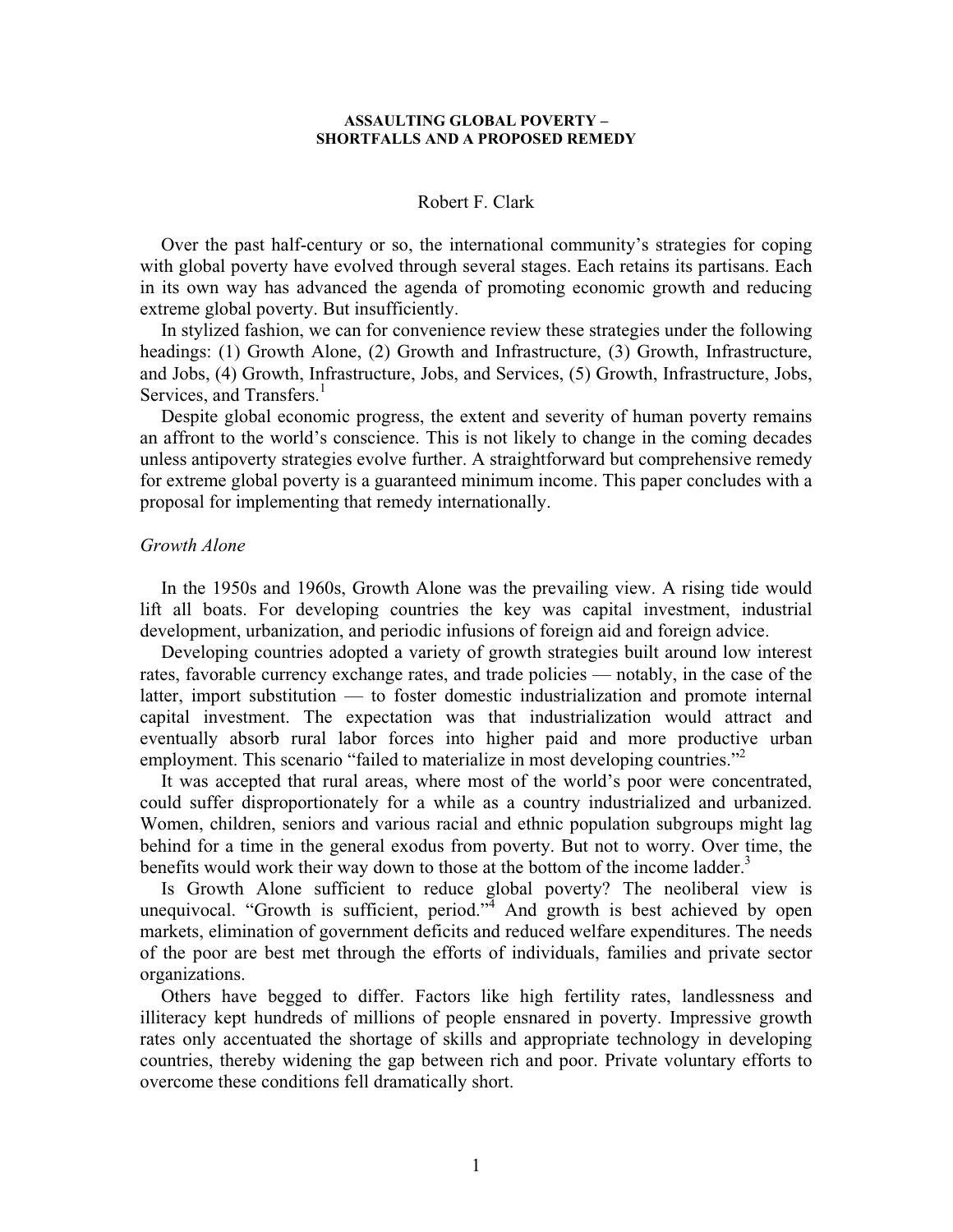Growth tended to expand the pool of unemployed and unskilled members of the labor force. Alarmingly, the young made up a high proportion of this structurally unemployed group.

Thus, even under conditions of strong economic growth and declining poverty rates, such as occurred in the 1980s, the number of people in poverty could continue to rise. The very factors contributing to the growth in society's resources hindered the absorption of the least skilled groups into the world of work or adequate distribution of new wealth to society's poorest. Poverty rates might fall but population growth would keep the number of people mired in extreme poverty unacceptably high. Most vulnerable were women, seniors, racial and ethnic minorities, persons with disabilities and residents of rural areas.

### *Growth and Infrastructure*

Clearly, the benefits of globalization were failing to trickle down to the least advantaged, at least on any acceptable timetable. Policy planners decided that something more was needed to accelerate the process. The answer was Growth and Infrastructure.

Deprived urban and, more especially, remote rural communities needed the underpinnings of growth in the form of roads, bridges, power plants, schools and hospitals. So these were built. "Between fiscal years 1961 and 1965, 76.8 percent of all [World] Bank lending was for electric power or transportation."<sup>5</sup>

Much good was done. Roads made it possible for poor villagers to travel to markets. They also made it possible for marketers to travel to poor villages. School enrollment and use of health care facilities went up. Rural electrification fostered business startups. Rural water systems brought potable water and improved overall sanitation to remote communities.

In some cases, the new infrastructures sat until they deteriorated. The money for road maintenance and the managerial and technical skills for running power plants were lacking. New funding tended to go toward new roads and power plants than maintenance of the existing ones. Those with entrepreneurial and other skills profited. Those without the requisite education and skill base stayed on the sidelines. Doctors, nurses and teachers — all were in short supply.

In other cases, communities benefited overall but the benefits bypassed their poorest and most isolated members. A road serves no useful purpose if the poor cannot afford the means of transportation. Wells and other rural water systems located close to the houses of wealthier and more politically influential households work to the detriment of their poorer neighbors.

Questions about the target efficiency of Growth and Infrastructure as an antipoverty strategy began to surface. For example, investments in agricultural infrastructure disproportionately favored big landowners over the peasantry. Agricultural marketing boards squeezed the profit margins of small farmers in order to lower food prices for urban residents. Subsidized mechanization raised yields but reduced the demand for  $l$ abor $6$ 

As rural areas began to enjoy some of the benefits of globalization, the extremely poor continued to suffer from their lack of two critical assets, land and education. Weak governance structures opened the door in some areas to corruption, unwise local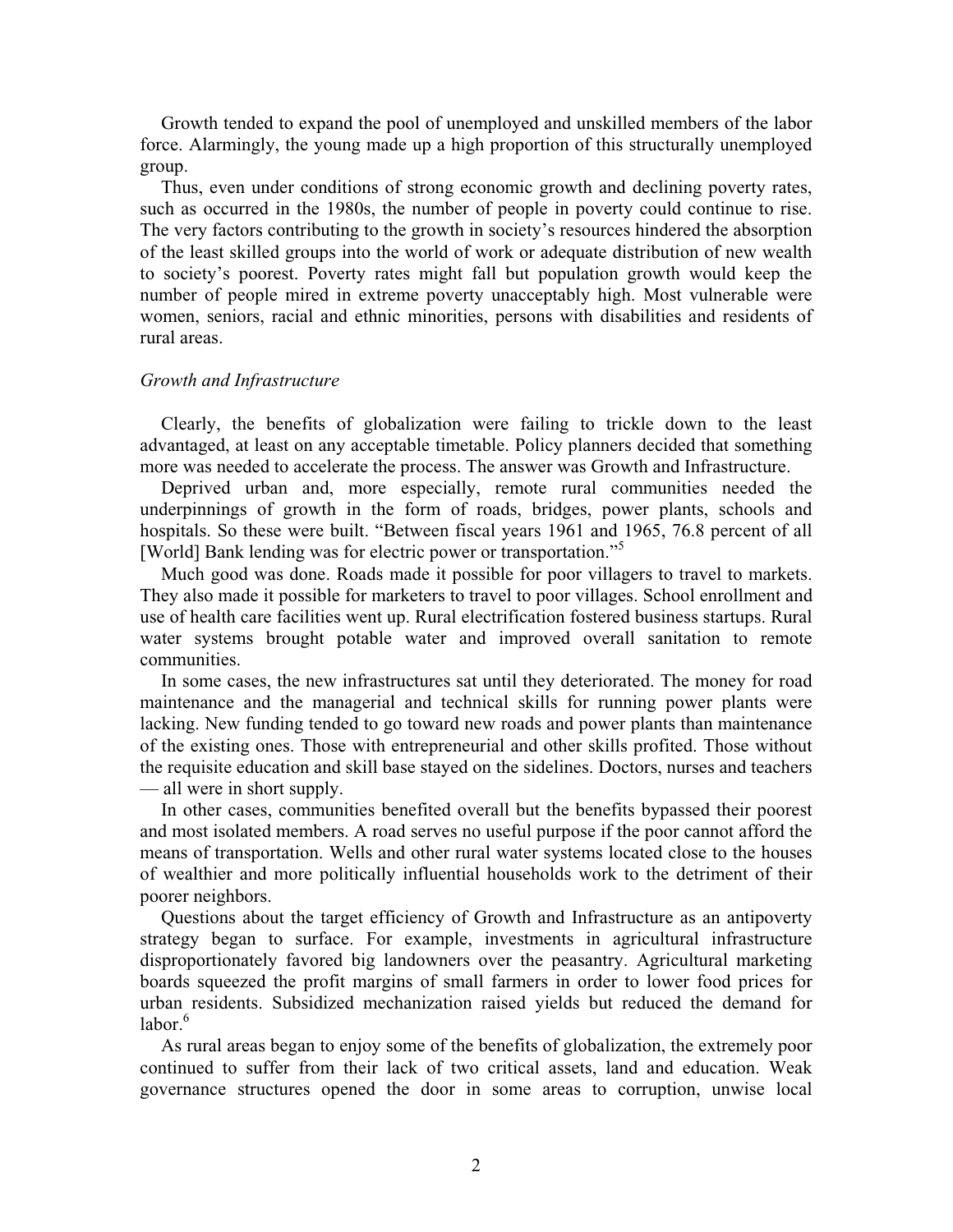investments and neglect of maintenance. Once again the few benefited but the many remained marginalized.

Perhaps something more than unalloyed growth was needed. Perhaps that something had to do with enabling people to tap into the benefits of growth though their own economic activity. Perhaps it was time to expand the scope of the world's antipoverty agenda.

# *Growth, Infrastructure, and Jobs*

For policymakers, the problem was that Growth and Infrastructure did not routinely expand employment opportunities on a large enough scale to alleviate poverty significantly. High fertility rates diminished the average size of landholdings in countries operating on the principle of equal inheritance. Hence, marginal farms (less than one hectare) grew as a percentage of all farms. Job creation in both rural and urban areas fell behind expanding labor forces.

The solution? Growth, Infrastructure, and Jobs. Or, if you prefer, labor-intensive growth. In the 1970s, the International Labour Organization launched the World Employment Program. This focused on making growth work for the benefit of all, regardless of race, ethnicity, gender, or other characteristics. The ILO differentiated among people willing to work at prevailing wages but unable to obtain jobs, younger people holding out for jobs more commensurate with their education and training, and the working poor — those whose earnings were insufficient to lift them out of poverty.

The notion of poverty as a function of unemployment shifted policy discussion from growth alone to job creation. Indeed it was argued that employment should supersede growth as a primary development objective. The ILO has advocated, for example, that large infrastructure projects like road building be carried out using labor-intensive methods that provide employment to the poor.<sup>7</sup>

Development was increasingly seen as having a social as well as an economic dimension. One major cause of global poverty is gender-based discrimination in many societies and particularly in their labor markets. Women find it more difficult to get jobs, especially well paying jobs with career prospects.

Similar discriminatory attitudes diminish economic opportunities for racial and ethnic minorities, as well as indigenous peoples who in some countries are the majority. Some five thousand indigenous and tribal groups are spread among seventy countries. "The world's highest infant mortality rates, lowest income levels, most widespread illiteracy and slimmest access to health and social services are to be found among the world's 300 million indigenous people, half of whom live in Asia."<sup>8</sup>

A labor-intensive approach to growth was intended to address these problems. The ILO highlighted the role of the informal sector, the network of small enterprise and ad hoc job creation that developed among rural migrants living at the urban margins. It emphasized the critical importance of education as an economic investment. It advocated "appropriate" technologies that accommodated the scarcity of capital but the abundance of labor in many developing countries.

The World Employment Program was embraced by other elements of the United Nations system. For its Second Development Decade, the United Nations emphasized rural development as a key to combating poverty and narrowing the income gap between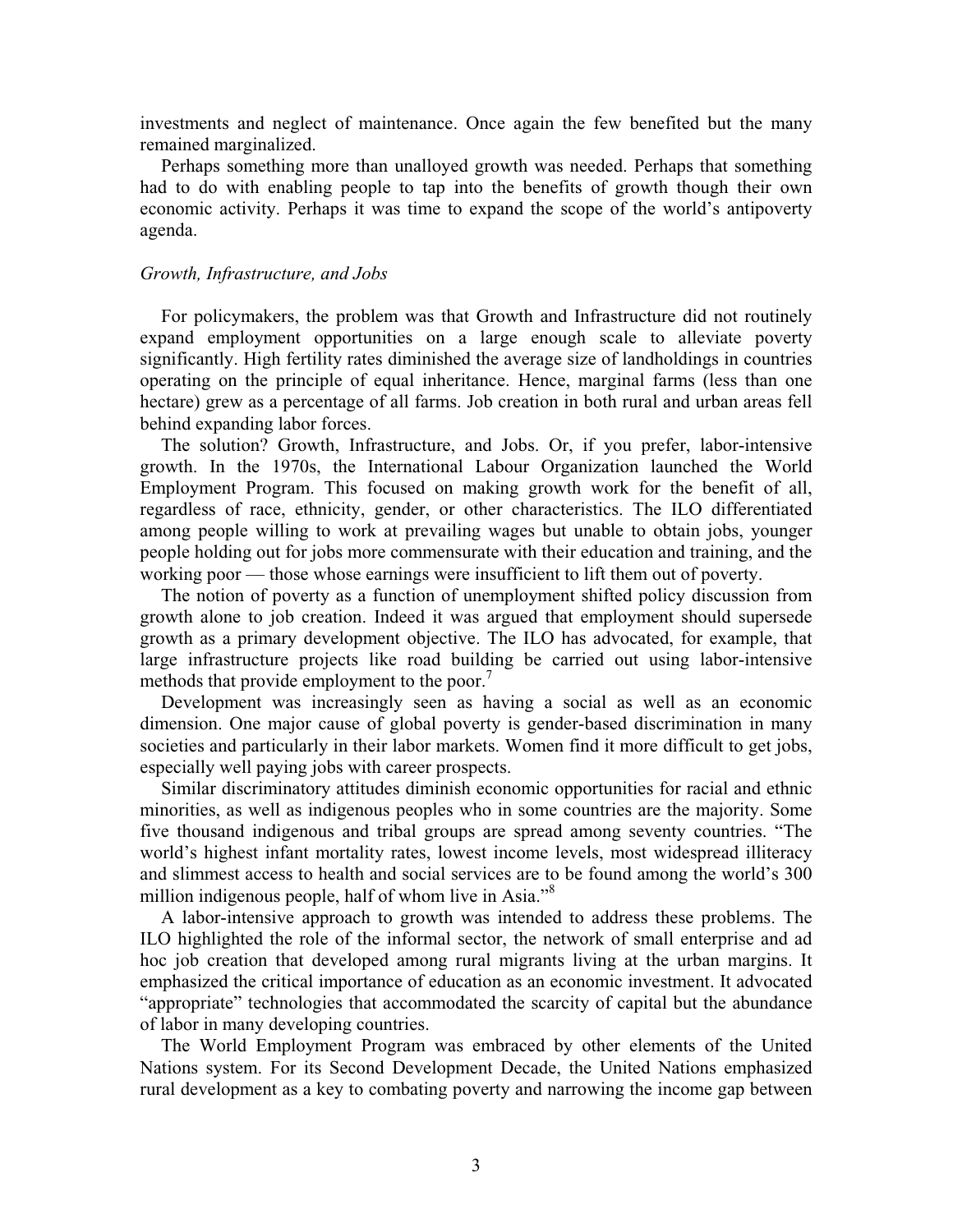rural and urban families. It promoted labor-intensive growth through the establishment of employment targets and absorption of more of the labor force into modern nonagricultural jobs. Large-scale industrial and infrastructure projects should make way for small-scale job-creation projects.

Developed and developing countries alike have used public employment programs to counter widespread poverty and unemployment. The idea is that poor people, otherwise unemployed, can do socially useful work like road building, construction of public facilities (schools, hospitals, clinics), ditch digging and park maintenance. While targeted on the extremely poor, the evidence indicates that they are as likely to reach less vulnerable households as the most vulnerable.<sup>9</sup>

Public employment programs have been criticized as stigmatizing, administratively costly, and prone to political corruption. Since the jobs often entail heavy manual labor, participation rates are higher among men than women. Extremely poor people find it hard to take part due to associated costs like child or elder care and transportation. For advocates of unrestricted private sector expansion, public employment programs drain away scarce resources for low productivity work.<sup>10</sup>

With respect to growth strategies, developing countries had to decide whether to invest in creating a large number of less skilled, lower paying (and shakier) jobs or a smaller number of more skilled and higher-paying jobs geared to emerging technologies.

The former would increase employment and reduce poverty in the short run. This was attractive to countries with few resources and high population growth rates. However, labor-intensive growth strategies might work to their long-run disadvantage. To remain competitive, "[m]any companies in third-world countries have been forced to invest heavily in automated technologies."<sup>11</sup>

Developing countries, which pursued economic autonomy and self-sufficiency, found themselves confronting technology-intensive growth trends in the developed world and a globalizing market place. The long shadow of the multinational corporation was falling over more and more lands.<sup>12</sup> Advanced technologies were moving the world closer to a stage of "near workerless production" with fewer job opportunities while the populations of developing countries continued to rise.<sup>13</sup>

# *Growth, Infrastructure, Jobs and Services*

By the 1970s the World Bank was pushing its loan portfolio beyond large infrastructure projects to include the human aspects of development, such as education, health and sanitation. This departed from the Bank's prior focus on strictly defined economic activity with a higher probability of return on investment than the riskier realm of social lending.

Social lending was justified on grounds that it would accelerate the development process. To maximize growth and employment required a new element to the set of antipoverty strategies. To deal with the world of work in a capital intensive, technologically grounded global economy, the poor needed a network of supportive social, educational and health services to meet their basic needs.

The basic needs approach adopted in the late 1960s and early 1970s included basic education, health care, food and housing subsidies augmented by skill training, childcare, and transportation. As part of labor-intensive growth strategies, newer aid projects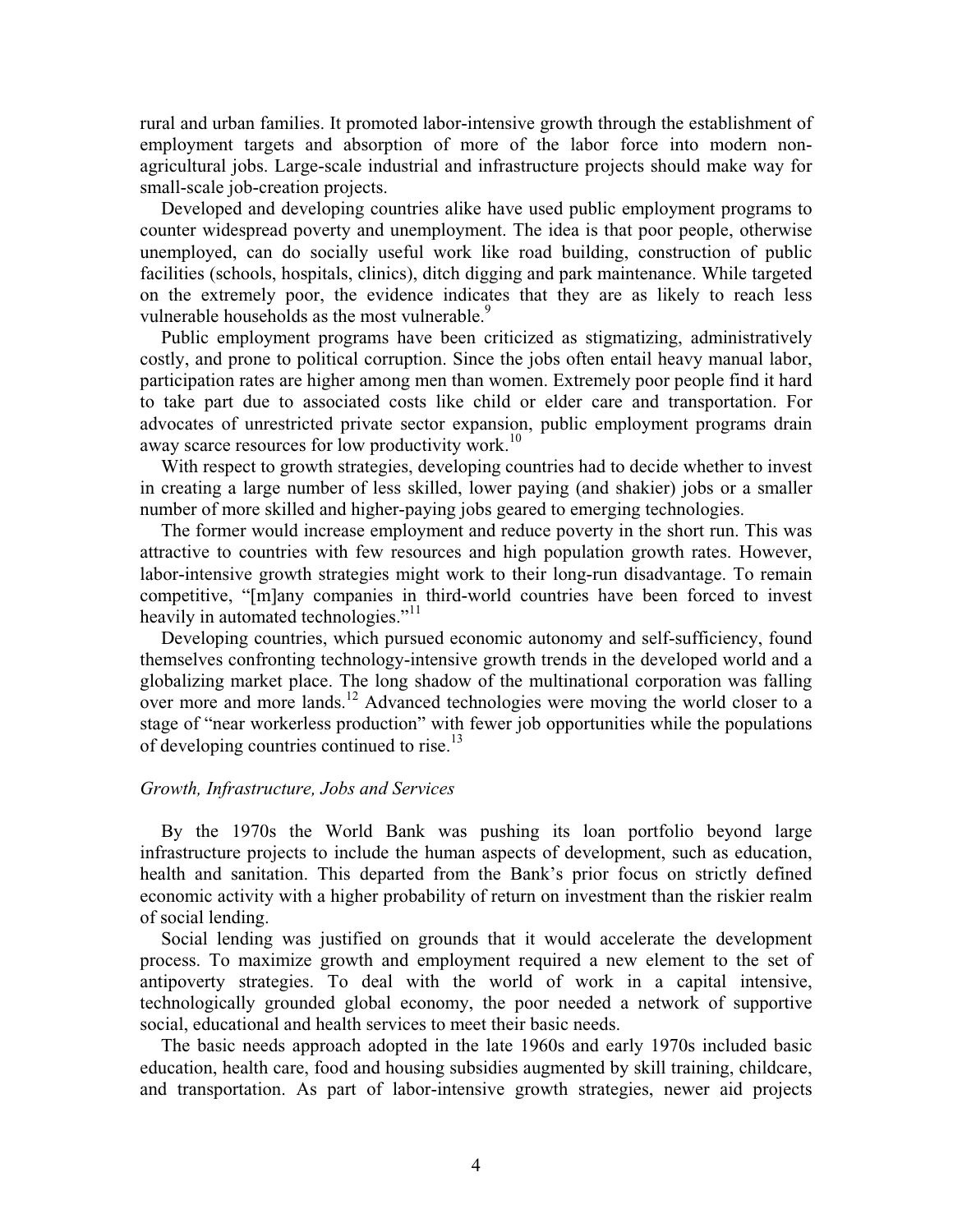highlighted food security, adult literacy, public health (for example, inoculations), credit for small farmers and technical assistance.

The arsenal of global antipoverty strategies now included Growth, Infrastructure, Jobs, and Services. But simply adding services on a project-by-project basis was insufficient and not infrequently counterproductive. Social assistance programs like subsidized health care disproportionately benefited middle and upper income groups. In some countries, food subsidies went to the more well-off residents of urban areas rather than the destitute rural poor. Housing projects tended to serve as political showcases for governments while barely making a dent in national housing crises. $<sup>14</sup>$ </sup>

Devils lurked in the details of implementation. Social service organizations tripped over one another. International donors overwhelmed national governments and local communities alike with burdensome grant conditions and excessive reporting requirements. Determining who should be counted as "poor" proved controversial.

Developing countries were induced to undertake reforms in "sectors" like health care, education and housing. Reforms foundered due to inadequate coordination across sectors, insufficient funding and political realities. Education, for instance, was characterized by a tug of war over whether to invest more in universal primary schooling or post-secondary and university-level graduate programs. With decisive political support from wealthier classes, the latter tended to win out. Basic education for the poor took a back seat.

Subsidized housing benefited urban workers and civil servants while either ignoring the poor or harming them through the clearance of shantytowns without adequate relocation plans. Food subsidies were allocated mainly to civil servants, police, families of members of the armed services and factory workers. Health care programs, being concentrated in urban areas, tended to benefit middle and upper income groups far more than the poor. $15$ 

Many local projects proved innovative and effective. The dedication of aid workers, both domestic and international, was inspiring. Individuals and communities benefited. Yet, in general innovative local projects were not widely replicated or scaled up to the national level even when recognized as models.

Donors tended to fund innovation, not replication. And host governments lacked the resources to rigorously evaluate local projects and replicate those deemed successful. One notable exception was the expansion of microfinance to support budding entrepreneurs in poor communities. But even here the aggregate impact on global poverty reduction has remained depressingly small.

Microcredit programs like the pioneering Grameen Bank in Bangdalesh typically make loans to groups of poor people operating a small business. These programs have had demonstrable success. They have been touted as a means of empowering women. However, for all the good they do, they are not the complete answer to extreme poverty.

First, in rural areas where they predominate, it would require restructuring of the economy to raise productivity and boost wages generally. The microcredit programs are not large or extensive enough to have such an impact. Most microcredit programs are not self-sustaining but depend on outside subsidies.

Second, in the "mini-economy" where the extremely poor live, transactions are small, informal and irregular. This makes it harder for microcredit programs to monitor activities or charge standard administrative costs. The more entrepreneurial members of a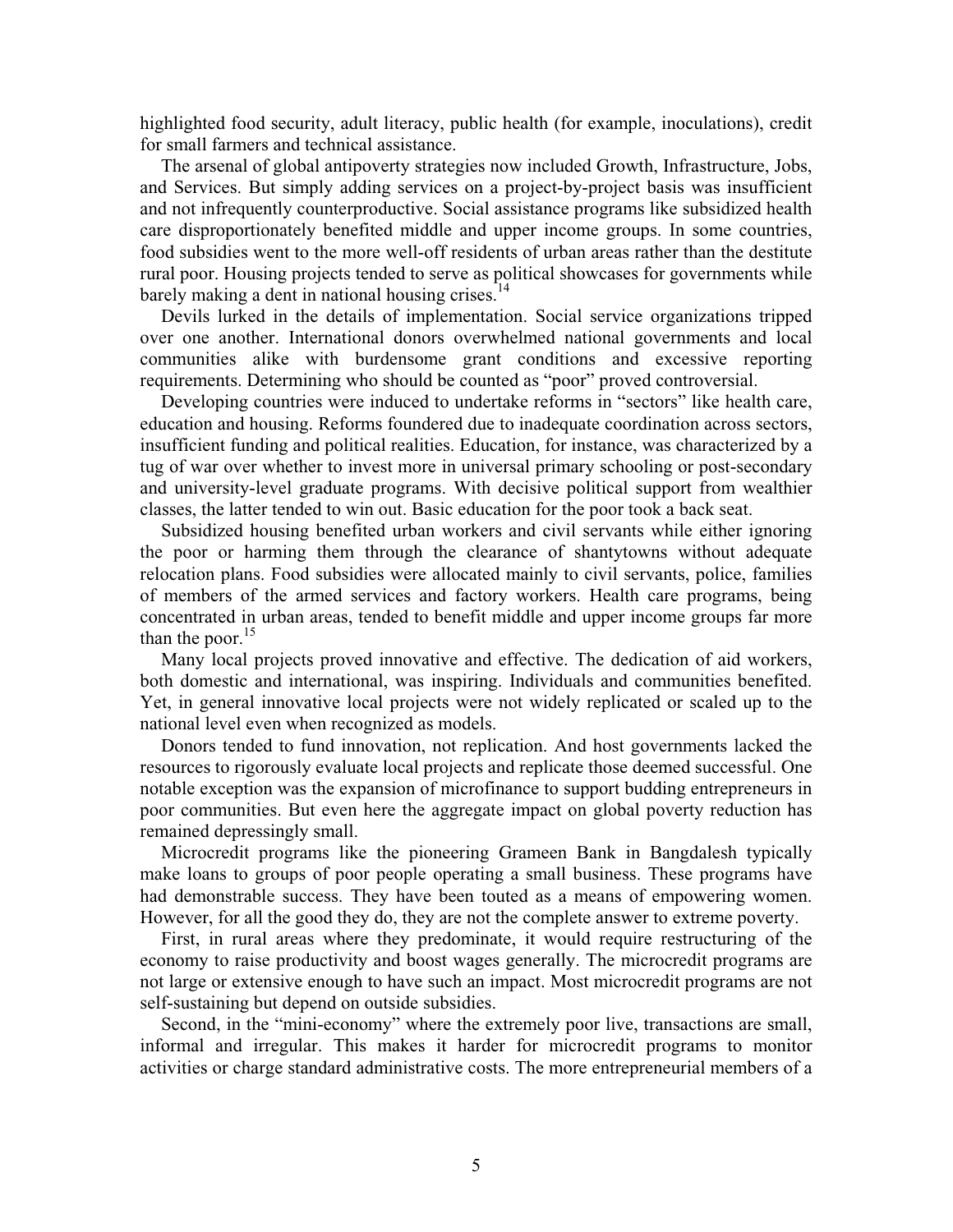community tend to self-select into the programs. And there is the natural tendency for such programs to seek out those whose creditworthiness is higher.

To have a large effect on extreme poverty, microcredit schemes need to function as part of more integrated approaches involving literacy, health care, housing and other support systems. In some cases this occurs (for example in rural Bangladesh), in others not. $16$ 

With advances in mechanization, information and communications technologies, and biotechnology, both developing and developed countries will witness productivity gains in the future. In the former, the declining demand for unskilled labor accompanied by high population growth rates means that creative new solutions are required to avert economically bifurcated societies and a worsening poverty situation for those left out of the economic mainstream.

### *Growth, Infrastructure, Jobs, Services and Transfers*

At the outset of this new century, there were welcome signs that the number of people in extreme poverty is dropping. However, the vast number of those still stuck in poverty — minimally in the hundreds of millions, possibly a billion or more — tempers the cause for celebration. It is axiomatic in social welfare systems that the hardest cases remain until the last. The blend of Growth, Infrastructure, Jobs and Services has proven insufficient.

Migration is sometimes touted as a path to economic opportunity. Rural to urban migration has not always alleviated poverty. "The option of migrating is not available to all poor people, least of all the chronically (long-term) and severely (poorest) poor."<sup>17</sup> This is due to the cost of moving and the risks of losing whatever small assets they possess.

For those who do migrate, urban jobs often proved scarcer than expected and migrants lost touch with community-based kinship networks that provided them with an informal social and economic safety net. The beneficial effects of remittances notwithstanding, poverty and income inequality in sending rural areas can be exacerbated insofar as communities lose their most productive members to migration.<sup>18</sup>

The role of transfers in alleviating poverty has begun to attract more attention. The poor are most affected by shocks to the economic and social systems of their countries. Such shocks include crop failures, high inflation rates, natural disasters, civil conflict, crime, illness and disability, unemployment and the adversities of aging. Transfers are a means of reducing the risk of such shocks or at least softening their impact.

Social protection schemes take many forms including food subsidies, means-tested welfare payments, unemployment insurance, subsidized housing, universal health care and social security benefits. Such schemes are commonplace in rich countries but are often unaffordable in the poorest countries. "Less than ten percent of the population in the poorest countries have adequate social protection."<sup>19</sup>

Hence a pilot project by the International Labour Organization to establish a Global Social Trust. Rich countries would voluntarily contribute about five dollars per person per month to the Trust, which would be used to "jump start" social protection systems in the least developed countries. $^{20}$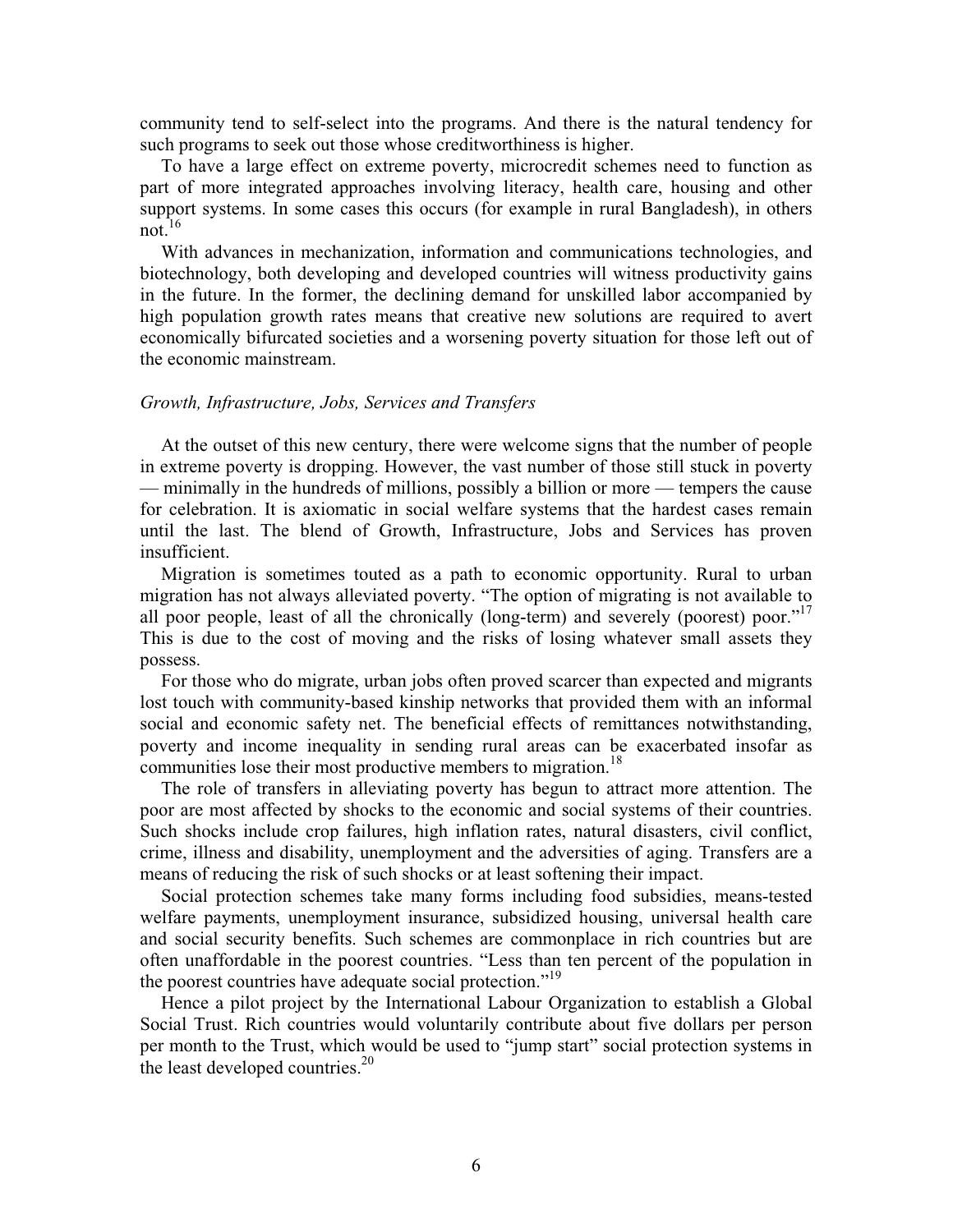The World Bank has increased its involvement in the social protection sector. "Lending [in the sector] has increased more than six-fold since  $1994$ ."<sup>21</sup> In fiscal year 1999, lending reached \$3.76 billion or thirteen percent of the World Bank's total.<sup>22</sup> The World Bank has concluded that, while individual social protection programs serve a useful purpose, a "more holistic approach" is needed to achieve significant poverty reduction in the developing world. It advocates a flexible approach to the design and implementation of social risk management strategies, depending on the nature of the particular risk (natural disaster versus economic downturn, for example) and the characteristics of the affected populations.<sup>23</sup>

Despite such policy frameworks, however, social protection systems in practice tend to be categorical, that is, targeted not on the population as a whole but on selected subsets. Thus there are separate systems for the unemployed, seniors, and persons with disabilities. Different types of benefits and services are administered differently. Each demands the specification of its particular eligibility criteria, certification and periodic recertification of an applicant's entitlement to benefits, determination of benefit levels, and in some cases monitoring of how benefits are used (e.g. food stamps).

Social protection systems require the establishment of large and often intrusive bureaucratic structures. Expenditures must be audited to make sure that only eligible persons receive benefits and that benefits are pegged to the appropriate level and duration.

The systems lose popularity in periods of economic downturn and rising government deficits. Complaints of waste, fraud and abuse grow louder. More basically, conservative critics contend that social protection fosters widespread dependency on government largesse and impedes prospects for economic growth. Beneficiaries tend to be stigmatized as unproductive drones.

Despite the criticism, social protection systems are more likely to expand than contract. The displacements created by the global economy will fuel such expansion. More and more international attention is being directed not only to growth strategies but also to the scope and financing of social protection in developing countries.

According to the World Commission on the Social Dimension of Globalization, "A minimum level of social protection for individuals and families needs to be accepted and undisputed as part of the socio-economic 'floor' of the global economy….Donors and financial institutions should contribute to the strengthening of social protection systems in developing countries." $^{24}$ 

At the same time, the downsides of social protection persist, including such factors as administrative complexity, rising costs, stigmatization of recipients, perpetuation of dependency and potential work disincentives. The search to minimize these downsides and reduce reliance on social protection goes on.

### *Globalization and Equity*

The relationships among economics, social structures and political power affect the ways policy is developed and implemented in poor countries. Yet these relationships are not well understood. History remains the best available guide to what does and does not work to foster growth and alleviate poverty and what role a global guaranteed income scheme might play in the process. $25$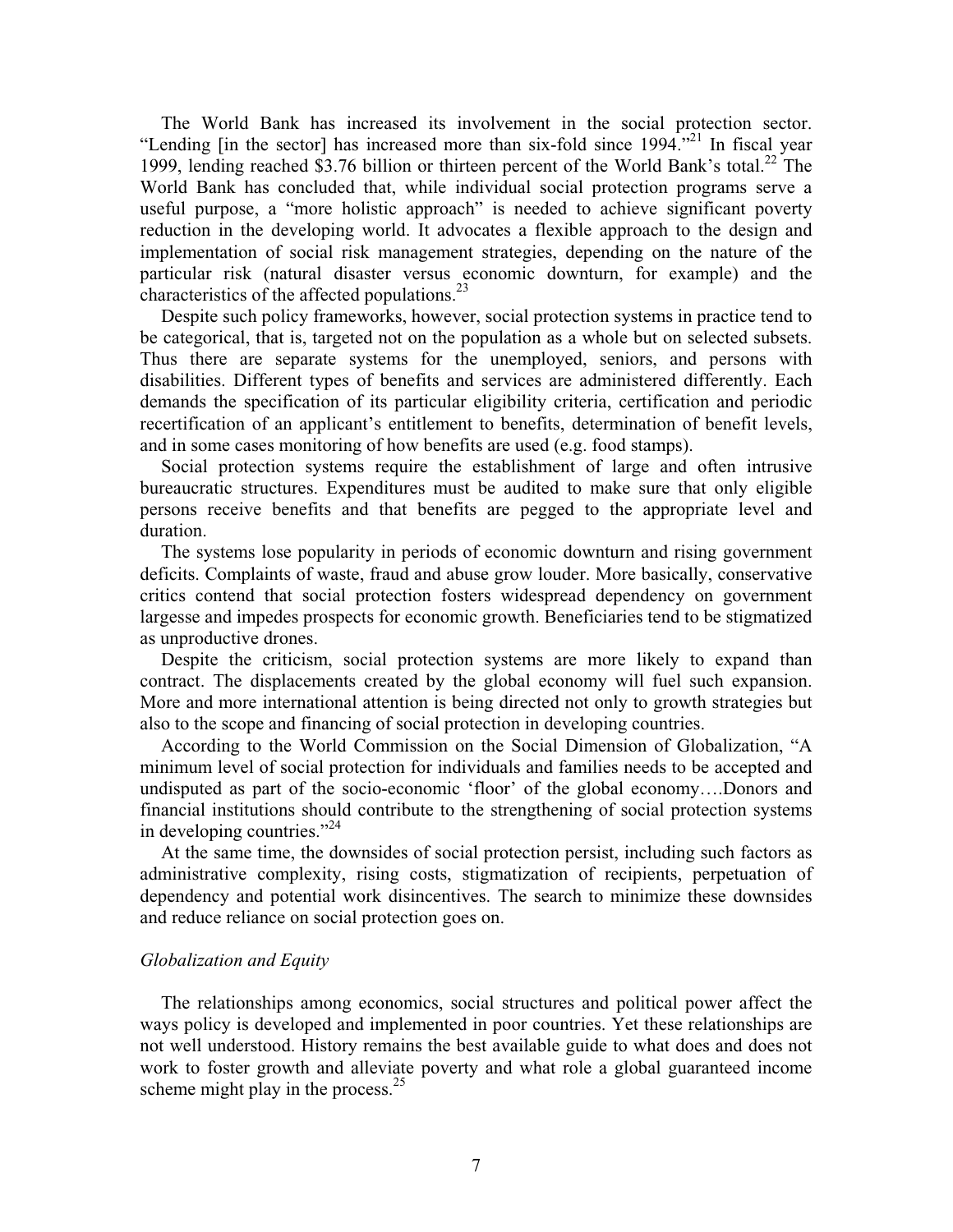Recent history reveals a pattern of unregulated capital flows and unfettered market access by global economic powers that have generated unbalanced outcomes within and among societies. While poverty reduction has become a central development theme, old ideologies and inflexible nostrums have proven inadequate.

Around the world people seek decent jobs and promising futures for their children. Despite the growth in global wealth, hundreds of millions of people remain in the shadows of the informal economy without rights or benefits. They are unable or unwilling to function as part of an open private economy. They tend to live in "a swathe of poor countries that subsist precariously on the margins of the global economy.<sup> $26$ </sup>

Unsurprisingly, globalization has provoked a rise in global tensions. Too few people influence its shape, affect its course, or share in its benefits. There is no reason to hinder the advance of globalization. There is every reason to make sure that it enhances freedom and opportunities for all.

And just why should anyone be left behind?

In the developed world, and most notably in North America and Western Europe, a variety of social protection schemes has evolved incrementally from country to country. New schemes emerged to promote social objectives (e.g. family formation) or in response to adverse conditions (poverty, unemployment, disability, etc.) affecting particular categories of people (women, children, single parents, seniors, racial and ethnic minorities).

Collectively the schemes comprise a crazy quilt of protection, with gaps in some areas, overlaps in others, unwelcome disincentives, and administrative complexity. In developing countries, where extreme poverty is concentrated, social protection schemes are generally less extensive, less generous, and more vulnerable to mistargeting and outright corruption.

As their economies grow and the disparities between rich and poor widen, these countries will face a choice. Their social protection schemes can follow the haphazard evolutionary path of the developed countries. Alternatively, they can skip past piecemeal solutions and respond to extreme poverty in a more integrated and technologically advanced manner. To borrow an analogy from telecommunications, they can install telephones in homes and string the landscape with copper wires. Or they can skip immediately to cell phones and other wireless communications devices.

With financial and technical assistance from the international community, they could instead opt for a simplified but comprehensive remedy for anyone in extreme poverty a guaranteed minimum income. A floor under the incomes of the world's poorest people is a logical first step for alleviating global social tensions and tapping into latent human capabilities.

# *Guaranteed Minimum Income*

For the most part, proposals for a guaranteed income are limited to individual nations. International forums advocate the concept, track progress in implementing it, and compare various approaches adopted by governments. Here and there, calls are heard for a global guaranteed income.<sup>27</sup> Many globally oriented proposals are utopian so that even their advocates do not foresee their implementation within any reasonable timeframe. Something more realistic in the changing global environment is called for.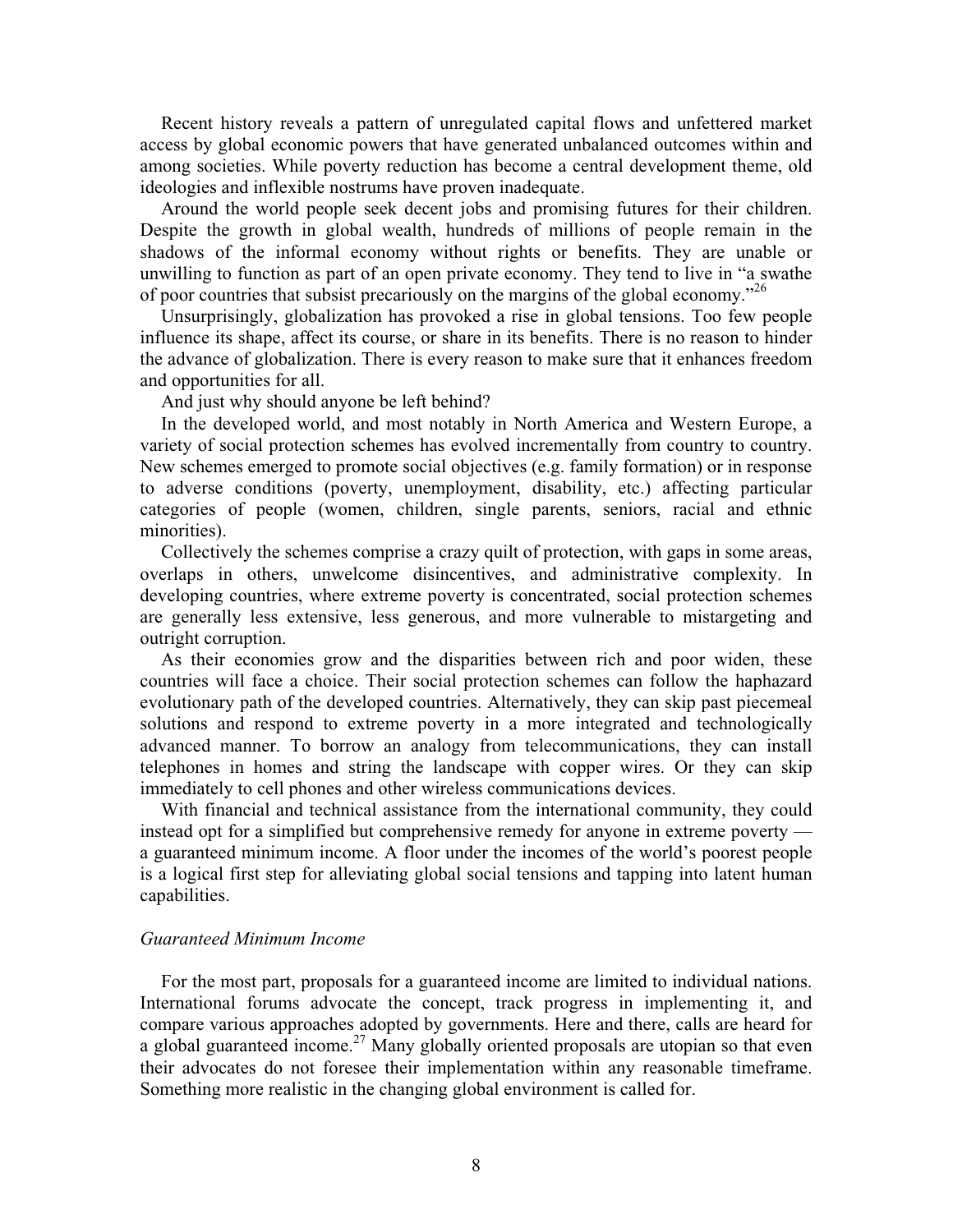A more affordable and potentially more politically palatable alternative is a negative income tax that takes the form of a refundable tax credit. People with incomes below the extreme poverty threshold (e.g. \$1 a day) would qualify for the credit. The amount of the credit would be the difference between an individual's actual income and the extreme poverty threshold. A reimbursable tax credit is less stigmatizing than other forms of social protection.

The initiative to provide the credit would lie with individual developing countries. The international community, acting through the United Nations, would assist with costsharing and technical assistance. This approach would entail a partnership among developing countries, donors and international organizations.

The approach is not fault-free. For example, it would operate through the tax collection systems of participating countries. The deficiencies of these systems in many developing countries are well known. Implementation would be gradual and far from perfect. Some extremely poor people will fail to apply for the credit or be wrongly denied it. Other people whose incomes are above the extreme poverty threshold will fraudulently receive it. Inefficiency, inequity and corruption are ever-present risks.

The rewards, however, outweigh the risks. The forces of globalization are already putting pressure on countries to modernize their tax systems. Participating governments would seek to improve these systems in order to qualify for international assistance (financial and technical) with their tax credit initiative. While it will never be one hundred percent target-efficient, the credit will reach many of the hundreds of millions of people trapped in extreme poverty.

Like democracy as a form of government, reducing extreme global poverty through a reimbursable tax credit can be excoriated as a bad idea – until one considers the alternatives.

Note: This article is adapted from a chapter in a new book I am writing, provisionally titled *Giving Credit Where Due: A Path to Global Poverty Reduction.* In it I make a more extended case for a reimbursable tax credit administered by developing countries with financial and technical assistance from the United Nations. To see a draft of the manuscript, go to: members.cox.net/rclark41/BobClark.htm, scroll down to "Book in Progress" and click on the link. Comments on the draft are welcome at rclark41@cox.net.

#### END NOTES

<sup>&</sup>lt;sup>1</sup>This article is in the nature of an essay. For a more historically grounded review of international antipoverty strategies, see among others Clark, Robert F. 2005. *Victory Deferred: The War on Global Poverty (1945-2003).* Lanham, Maryland: University Press of America.

<sup>2</sup> United Nations Economic and Social Council. 1995. *Poverty Eradication and Sustainable Development: Report of the Secretary-General.* (March 20) Commission on Sustainable Development, Third Session, April 11-28, 1995. E/CN.17/1995/14. New York: United Nations. P. 4.

<sup>&</sup>lt;sup>3</sup>Nobel prize winning economist Simon Kuznets (1901-85) hypothesized that, in a traditionally agricultural economy with a low level of income inequality, the shift toward industrialization would lead to an increase in income inequality for a period of time. At some critical point, income equality would start to decrease. This was represented by the famous U-shaped Kuznets curve. See his original paper, Kuznets, Simon. 1955. "Economic Growth and Income Inequality", *American Economic Review*, 45(1): 1-28. Despite much subsequent research, scant empirical evidence has been uncovered to fully substantiate the hypothesis.

<sup>4</sup> Bhalla, Surjit S. 2002. *Imagine There's No Country: Poverty, Inequality and Growth in the Era of Globalization*. Washington, DC: Institute for International Economics. P. 206.

<sup>5</sup> Ayres, Robert. 1983*. Banking on the Poor: The World Bank and World Poverty*. Cambridge, Massachusetts: MIT Press. P. 2.